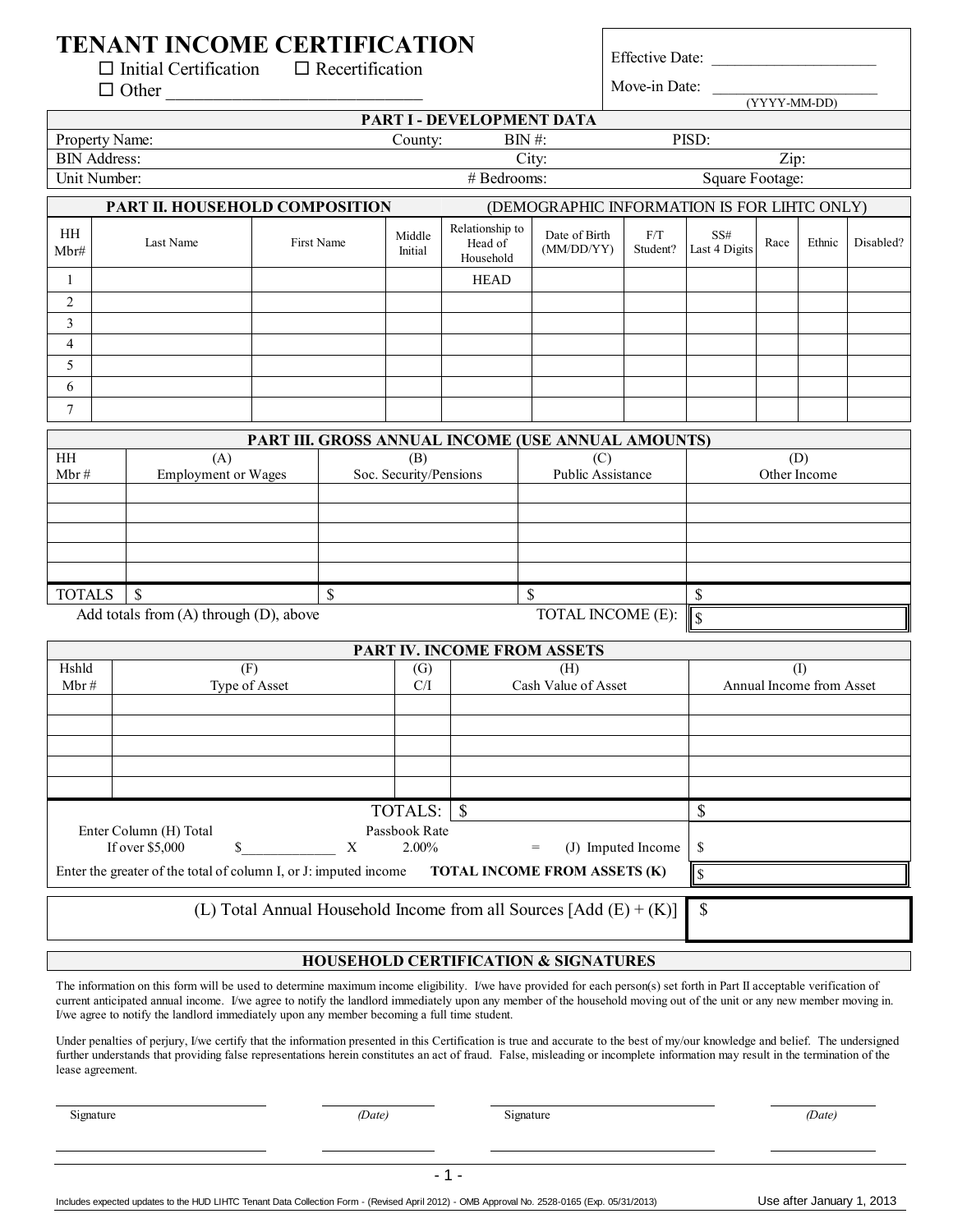| Date) |  |
|-------|--|
|       |  |

| Signature                                                                                                                                                                                                                                                                                                                                                                                                     |                                                                                             | (Date)                                                                 |               | Signature                                                                                                   | (Date)                                                                                                                                                                                                                                                |  |
|---------------------------------------------------------------------------------------------------------------------------------------------------------------------------------------------------------------------------------------------------------------------------------------------------------------------------------------------------------------------------------------------------------------|---------------------------------------------------------------------------------------------|------------------------------------------------------------------------|---------------|-------------------------------------------------------------------------------------------------------------|-------------------------------------------------------------------------------------------------------------------------------------------------------------------------------------------------------------------------------------------------------|--|
|                                                                                                                                                                                                                                                                                                                                                                                                               |                                                                                             |                                                                        |               | PART V. DETERMINATION OF INCOME ELIGIBILITY                                                                 |                                                                                                                                                                                                                                                       |  |
|                                                                                                                                                                                                                                                                                                                                                                                                               |                                                                                             |                                                                        |               |                                                                                                             | <b>RECERTIFICATION ONLY:</b>                                                                                                                                                                                                                          |  |
| TOTAL ANNUAL HOUSEHOLD INCOME                                                                                                                                                                                                                                                                                                                                                                                 | FROM ALL SOURCES:<br>-\$<br>From item $(L)$ on page 1                                       |                                                                        |               | Household Meets<br>Income Restriction at:                                                                   | Current Income Limit x 140%<br>\$                                                                                                                                                                                                                     |  |
| Current LIHTC Income Limit per Family Size                                                                                                                                                                                                                                                                                                                                                                    | for the federal 50% or 60% set aside:                                                       |                                                                        |               | $\Box$ 60% $\Box$ 50%<br>$\Box$ 40% $\Box$ 30%                                                              | Household Income exceeds 140% at<br>recertification:                                                                                                                                                                                                  |  |
|                                                                                                                                                                                                                                                                                                                                                                                                               | Household Income at Move-in:<br>-S<br>Household Size at Move-in:                            |                                                                        | $\Box$        | $\frac{0}{0}$                                                                                               | $\Box$ Yes $\Box$ No                                                                                                                                                                                                                                  |  |
|                                                                                                                                                                                                                                                                                                                                                                                                               |                                                                                             |                                                                        |               |                                                                                                             |                                                                                                                                                                                                                                                       |  |
|                                                                                                                                                                                                                                                                                                                                                                                                               |                                                                                             |                                                                        | PART VI. RENT |                                                                                                             |                                                                                                                                                                                                                                                       |  |
|                                                                                                                                                                                                                                                                                                                                                                                                               | Tenant Paid Rent \$                                                                         |                                                                        |               | Federal Rent Assistance Amount: \$ *Source:<br>$(*1-8)$                                                     |                                                                                                                                                                                                                                                       |  |
|                                                                                                                                                                                                                                                                                                                                                                                                               | Utility Allowance<br>- S                                                                    |                                                                        |               | Non-Federal Rent Assistance Amount: \$<br>TOTAL RENT ASSISTANCE: \$                                         |                                                                                                                                                                                                                                                       |  |
| Other non-optional charges:<br>-S<br><b>GROSS RENT FOR UNIT:</b><br>(Tenant paid rent plus Utility Allowance & other<br><sup>\$</sup><br>non-optional charges)                                                                                                                                                                                                                                                |                                                                                             |                                                                        |               | * Source of Federal Assistance<br>2 Section 8 Moderate Rehabilitation<br>3 Public Housing Operating Subsidy | **HUD Multi-Family Project-Based Rental Assistance (PBRA)                                                                                                                                                                                             |  |
| Maximum Rent Limit for this unit:<br>-S<br>$\Box 60\%$<br>Unit Meets Rent Restriction at:<br>$\Box$ 50%<br>$\Box 40\% \quad \Box 30\%$<br>$\frac{0}{0}$<br>□                                                                                                                                                                                                                                                  |                                                                                             |                                                                        |               | 4 HOME Rental Assistance<br>6 HUD Project-Based Voucher (PBV)<br>8 Other Federal Rental Assistance          | 5 HUD Housing Choice Voucher (HCV), tenant-based<br>7 USDA Section 521 Rental Assistance Program                                                                                                                                                      |  |
|                                                                                                                                                                                                                                                                                                                                                                                                               |                                                                                             |                                                                        |               |                                                                                                             | ** (PBRA) Includes: Section 8 New Construction/Substantial Rehabilitation;<br>Section 8 Loan Management; Section 8 Property Disposition;<br>Section 202 Project Rental Assistance Contracts (PRAC)                                                    |  |
|                                                                                                                                                                                                                                                                                                                                                                                                               |                                                                                             | PART VII. STUDENT STATUS                                               |               |                                                                                                             |                                                                                                                                                                                                                                                       |  |
| ARE ALL OCCUPANTS FULL TIME STUDENTS?<br>$\Box$ No<br>$\Box$ Yes                                                                                                                                                                                                                                                                                                                                              |                                                                                             |                                                                        |               | If yes, Enter student explanation*<br>(also attach documentation)<br>$*$ Enter 1-6:                         | *Student Explanation:<br>TANF assistance<br>$\mathbf{1}$<br>$\overline{c}$<br>Job Training Program<br>3<br>Single parent/dependent child<br>Married/joint return<br>$\overline{4}$<br>5<br>Formerly in foster care<br>6<br><b>Extended-Use Period</b> |  |
|                                                                                                                                                                                                                                                                                                                                                                                                               |                                                                                             | PART VIII. PROGRAM TYPE                                                |               |                                                                                                             |                                                                                                                                                                                                                                                       |  |
| Under each program marked, indicate the household's income status as established by this certification/recertification.                                                                                                                                                                                                                                                                                       |                                                                                             |                                                                        |               |                                                                                                             | Mark the program(s) listed below (a. through e.) for which this household's unit will be counted toward the property's occupancy requirements.                                                                                                        |  |
| a. Tax Credit □<br>See Part V above.                                                                                                                                                                                                                                                                                                                                                                          | b. HOME $\Box$<br><b>Income Status</b>                                                      | c. Tax Exempt $\Box$<br><b>Income Status</b>                           |               | d. AHDP $\Box$<br><b>Income Status</b>                                                                      | e. $\Box$<br>(Name of Program)<br><b>Income Status</b>                                                                                                                                                                                                |  |
|                                                                                                                                                                                                                                                                                                                                                                                                               | $\leq 50\%$ AMGI<br>□<br>$\leq 60\%$ AMGI<br>$\Box$<br>$\leq 80\%$ AMGI<br>□<br>$OI^*$<br>□ | 50% AMGI<br>□<br>$60\%$ AMGI<br>◻<br>80% AMGI<br>□<br>$OI^*$<br>$\Box$ |               | 50% AMGI<br>□<br>80% AMGI<br>$\Box$<br>$OI^*$<br>□                                                          | □<br>$\Box$<br>$OI^*$ *<br>□                                                                                                                                                                                                                          |  |
|                                                                                                                                                                                                                                                                                                                                                                                                               |                                                                                             |                                                                        |               |                                                                                                             | ** Upon recertification, household was determined over-income (OI) according to eligibility requirements of the program(s) marked above.                                                                                                              |  |
|                                                                                                                                                                                                                                                                                                                                                                                                               |                                                                                             |                                                                        |               |                                                                                                             |                                                                                                                                                                                                                                                       |  |
| SIGNATURE OF OWNER/REPRESENTATIVE<br>Based on the representations herein and upon the proofs and documentation required to be submitted, the individual(s) named in Part II of this<br>Tenant Income Certification is/are eligible under the provisions of Section 42 of the Internal Revenue Code, as amended, and the Land Use<br>Restriction Agreement (if applicable), to live in a unit in this Project. |                                                                                             |                                                                        |               |                                                                                                             |                                                                                                                                                                                                                                                       |  |
| SIGNATURE OF OWNER/REPRESENTATIVE<br>$\mathop{\mathrm{DATE}}$                                                                                                                                                                                                                                                                                                                                                 |                                                                                             |                                                                        |               |                                                                                                             |                                                                                                                                                                                                                                                       |  |
|                                                                                                                                                                                                                                                                                                                                                                                                               |                                                                                             | $-2-$                                                                  |               |                                                                                                             |                                                                                                                                                                                                                                                       |  |

Includes expected updates to the HUD LIHTC Tenant Data Collection Form - (Revised April 2012) - OMB Approval No. 2528-0165 (Exp. 05/31/2013) Use after January 1, 2013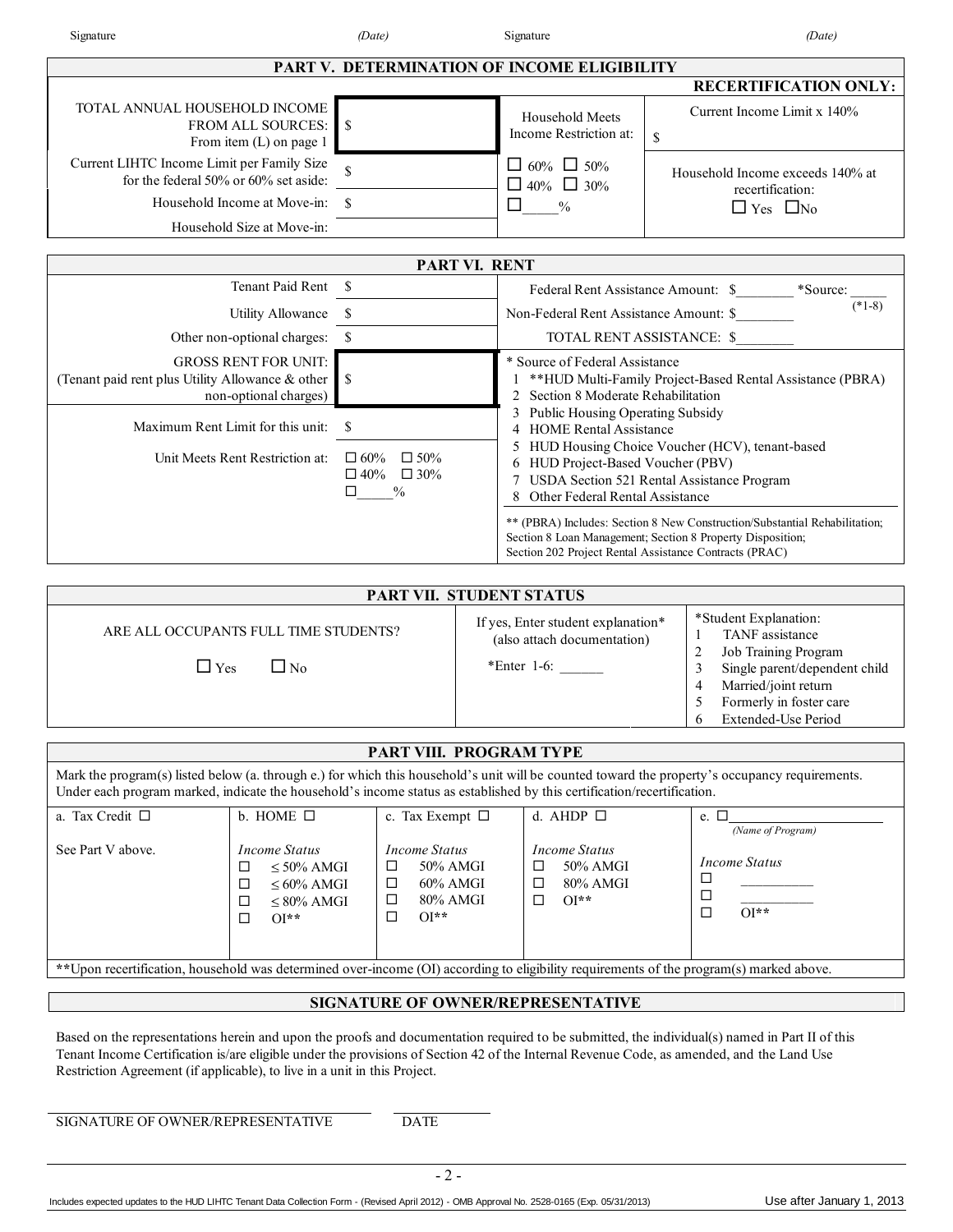## **INSTRUCTIONS FOR COMPLETING TENANT INCOME CERTIFICATION**

*This form is to be completed by the owner or an authorized representative.*

#### **Part I - Development Data**

Check the appropriate box for Initial Certification (move-in), Recertification (annual recertification), or Other. If Other, designate the purpose of the recertification (i.e., a unit transfer, a change in household composition, or other state-required recertification).

| <b>Effective Date</b> | Enter the effective date of the certification. For move-in, this should be the move-in date. For annual<br>recertification, this effective date should be no later than one year from the effective date of the previous<br>(re)certification.                                                                                                                                                                                                       |
|-----------------------|------------------------------------------------------------------------------------------------------------------------------------------------------------------------------------------------------------------------------------------------------------------------------------------------------------------------------------------------------------------------------------------------------------------------------------------------------|
| Move-in Date          | Enter the date the tenant has or will take occupancy of the unit. (This date should reflect the most recent<br><i>Initial Certification Date</i> when the tenant was certified for occupancy of a tax credit unit.)                                                                                                                                                                                                                                  |
| <b>Property Name</b>  | Enter the name of the development.                                                                                                                                                                                                                                                                                                                                                                                                                   |
| County                | Enter the county (or equivalent) in which the building is located.                                                                                                                                                                                                                                                                                                                                                                                   |
| BN#                   | Enter the Building Identification Number (BIN) assigned to the building (from IRS Form 8609).<br>This is expected to be in the following format:<br>ME-87-00001, ME-87-00002, ME-87-00003, etc.<br>Where<br>- ME is the state allocating agency's two character state designation. In this case Maine.<br>- 87 is the last two digits of the BIN's year of allocation (1987)<br>- 00001, 00002, 00003 is a 5 digit serial number usually sequential. |
| Address               | Enter the street address, city and zip code of the building.                                                                                                                                                                                                                                                                                                                                                                                         |
| Unit Number           | Enter the unit number.                                                                                                                                                                                                                                                                                                                                                                                                                               |
| $#$ Bedrooms          | Enter the number of bedrooms in the unit.                                                                                                                                                                                                                                                                                                                                                                                                            |
| Square Footage        | Enter the square footage of the unit.                                                                                                                                                                                                                                                                                                                                                                                                                |

#### **Part II - Household Composition**

List all occupants of the unit. State each household member's relationship to the head of household by using one of the following coded definitions:

| Head of Household | Spouse                     |
|-------------------|----------------------------|
| Adult co-tenant   | Other family member        |
| Child             | Foster child(ren)/adult(s) |
| Live-in caretaker | None of the above          |

Enter the date of birth, student status, and last four numbers of each household member's social security number or alien registration number. Enter 0000 (4 zeros) if the household member does not have a security number or alien registration number.

Race: Enter each household member's race by using one of the following coded definitions: *1 – White; 2 – Black/African American; 3 – American Indian/Alaska Native; 4 – Asian; 5 – Native Hawaiian/Other Pacific Islander, 6 - Other, or 8 – Tenant did not respond.*

Ethnicity: Enter each household member's ethnicity by using one of the following coded definitions: *1 – Hispanic or Latino; 2 –* not *Hispanic or Latino or 3 – Tenant did not respond.*

Disabled?: Enter 1 - (Yes) if the household member is disabled according to Fair Housing Act definition for handicap (disability) Enter 2 - (No) if the household member is not disabled.

Enter 3 - Tenant Did Not Respond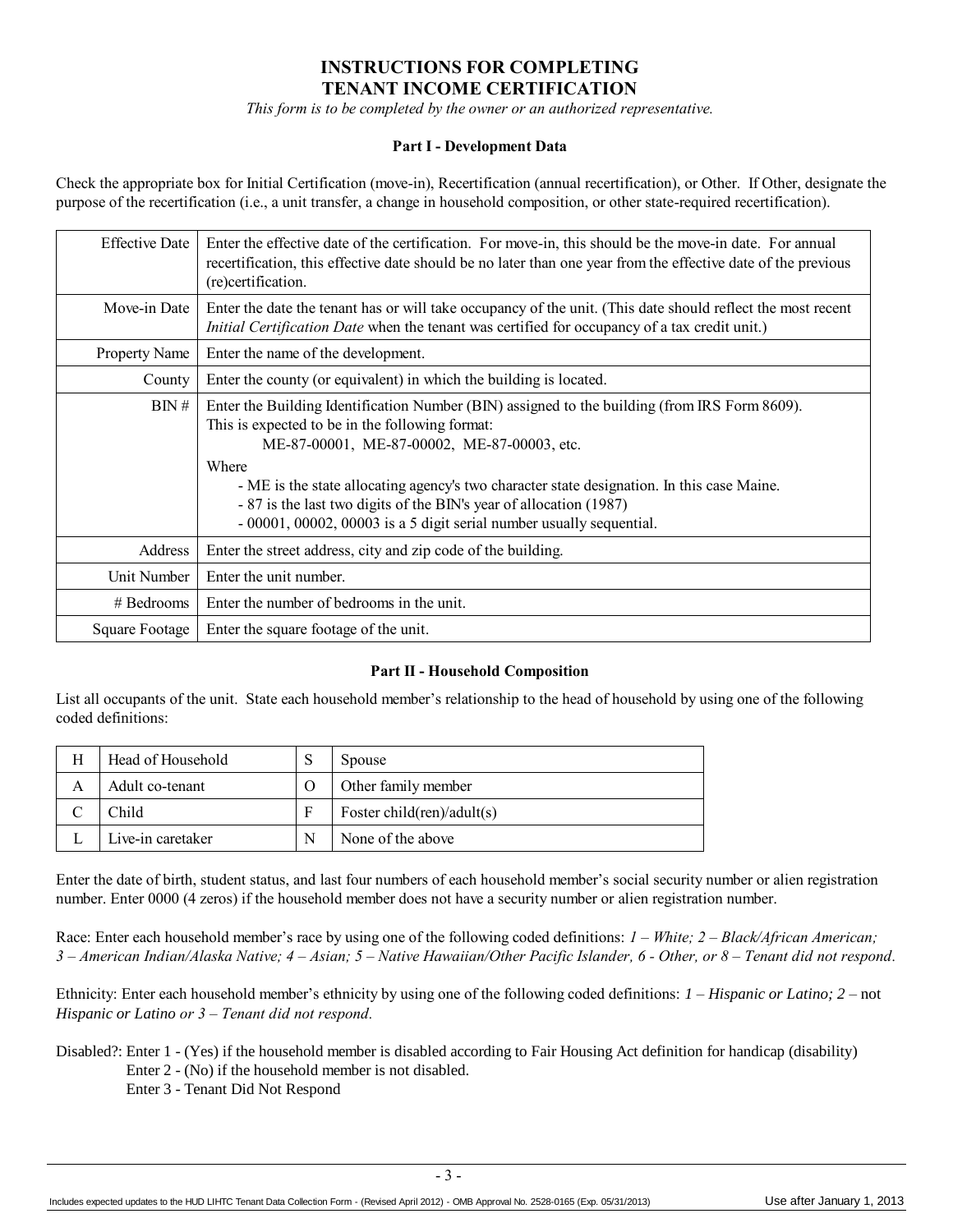### **Fair Housing Act definition for handicap (disability)**

- A physical or mental impairment which substantially limits one or more major life activities; a record of such an impairment, or being regarded as having such an impairment. For a definition of "physical or mental impairment" and other terms used in this definition, please see 24 CFR 100.201, available at
- [http://www.fairhousing.com/index.cfm?method=page.display&pagename=regs\\_fhu\\_100-201.](http://www.fairhousing.com/index.cfm?method=page.display&pagename=regs_fhu_100-201)
- $\bullet$ "Handicap" does not include current, illegal use of or addiction to a controlled substance.
- An individual shall not be considered to have a handicap solely because that individual is a transvestite.

The housing credit agency administering its low-income housing credit program must, to the best of its ability, provide this disability status information, pursuant to 42 U.S.C. 1437z-8. However, it is the tenant's voluntary choice whether to provide such information, and questions to the tenant requesting the information must so state. If the tenant declines to provide the information, the housing credit agency shall use its best efforts to provide the information, such as by noting the appearance of a physical disability that is readily apparent and obvious, or by relying on a past year's information. For purposes of gathering this information, no questions with respect to the nature or severity of the disability are appropriate.

*If there are more than 7 occupants, use an additional sheet of paper to list the remaining household members and attach it to the certification.*

#### **Part III - Annual Income**

#### **See HUD Handbook 4350.3 for complete instructions on verifying and calculating income, including acceptable forms of verification.**

From the third party verification forms obtained from each income source, enter the gross amount anticipated to be received for the twelve months from the effective date of the (re)certification. Complete a separate line for each income-earning member. List the respective household member number from Part II.

|            | Column (A) Enter the annual amount of wages, salaries, tips, commissions, bonuses, and other income from employment;<br>distributed profits and/or net income from a business. |
|------------|--------------------------------------------------------------------------------------------------------------------------------------------------------------------------------|
| Column(B)  | Enter the annual amount of Social Security, Supplemental Security Income, pensions, military retirement, etc.                                                                  |
| Column (C) | Enter the annual amount of income received from public assistance (i.e., TANF, general assistance, disability,<br>$etc.$ ).                                                    |
| Column(D)  | Enter the annual amount of alimony, child support, unemployment benefits, or any other income regularly<br>received by the household.                                          |
| Row(E)     | Add the totals from columns $(A)$ through $(D)$ , above. Enter this amount.                                                                                                    |

#### **Part IV - Income from Assets**

#### **See HUD Handbook 4350.3 for complete instructions on verifying and calculating income from assets, including acceptable forms of verification.**

From the third party verification forms obtained from each asset source, list the gross amount anticipated to be received during the twelve months from the effective date of the certification. List the respective household member number from Part II and complete a separate line for each member.

| Column(F)     | List the type of asset (i.e., checking account, savings account, etc.)                                                                                                                                                              |
|---------------|-------------------------------------------------------------------------------------------------------------------------------------------------------------------------------------------------------------------------------------|
| Column(G)     | Enter C (for current, if the family currently owns or holds the asset), or I (for imputed, if the family has<br>disposed of the asset for less than fair market value within two years of the effective date of (re)certification). |
| Column $(H)$  | Enter the cash value of the respective asset.                                                                                                                                                                                       |
| Column(I)     | Enter the anticipated annual income from the asset (i.e., savings account balance multiplied by the annual<br>interest rate).                                                                                                       |
| <b>TOTALS</b> | Add the total of Column (H) and Column (I), respectively.                                                                                                                                                                           |

If the total in Column (H) is greater than \$5,000, you must do an imputed calculation of asset income. Enter the Total Cash Value, multiply by 2% and enter the amount in (J), Imputed Income.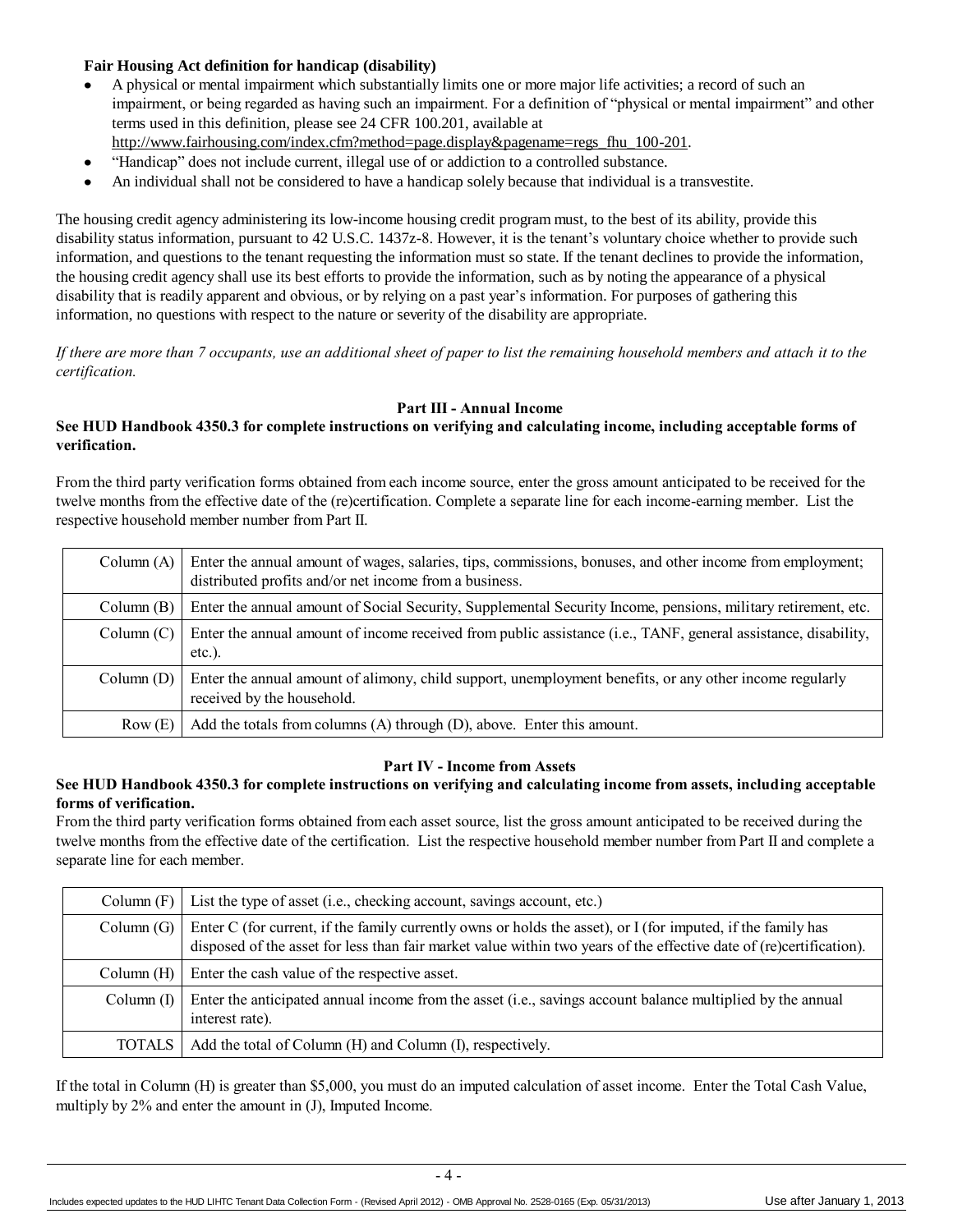| Row (K) Enter the greater of the total in Column (I) or (J) |                                         |  |
|-------------------------------------------------------------|-----------------------------------------|--|
| Row (L) Total Annual Household Income From all Sources      | Add $(E)$ and $(K)$ and enter the total |  |

#### **HOUSEHOLD CERTIFICATION AND SIGNATURES**

After all verifications of income and/or assets have been received and calculated, each household member age 18 or older must sign and date the Tenant Income Certification. For move-in, it is recommended that the Tenant Income Certification be signed no earlier than 5 days prior to the effective date of the certification.

## **Part V – Determination of Income Eligibility**

| Total Annual Household Income<br>from all Sources        | Enter the number from item $(L)$ .                                                                                                                                                                                                                                                                                                  |
|----------------------------------------------------------|-------------------------------------------------------------------------------------------------------------------------------------------------------------------------------------------------------------------------------------------------------------------------------------------------------------------------------------|
| Current Income Limit per Family<br><b>Size</b>           | Enter the Current Move-in Income Limit for the household size.                                                                                                                                                                                                                                                                      |
| Household income at move-in<br>Household size at move-in | For recertifications, only. Enter the household income from the move-in certification.<br>On the adjacent line, enter the number of household members from the move-in<br>certification.                                                                                                                                            |
|                                                          | (This information should reflect information from the most recent <i>Initial Certification</i><br>Date when the tenant was certified for occupancy of a tax credit unit.)                                                                                                                                                           |
| Household Meets Income Restriction                       | Check the appropriate box for the income restriction that the household meets according<br>to what is required by the set-aside(s) for the project.                                                                                                                                                                                 |
| Current Income Limit $x$ 140%                            | For re-certifications only. Multiply the Current Maximum Move-in Income Limit by<br>140% and enter the total. Below, indicate whether the household income exceeds that<br>total. If the Gross Annual Income at recertification is greater than 140% of the current<br>income limit, then the available unit rule must be followed. |

## **Part VI - Rent**

| <b>Tenant Paid Rent</b>          | Enter the amount the tenant pays toward rent (not including rent assistance payments)<br>such as Section 8).                                        |
|----------------------------------|-----------------------------------------------------------------------------------------------------------------------------------------------------|
| Rent Assistance                  | Enter both the Federal and Non-Federal amount of rent assistance, if any. Be sure to<br>enter separate amounts for each source.                     |
| Source                           | Enter the source of the Federal rental assistance                                                                                                   |
| <b>Utility Allowance</b>         | Enter the utility allowance. If the owner pays all utilities, enter zero.                                                                           |
| Other non-optional charges       | Enter the amount of non-optional charges, such as mandatory garage rent, storage<br>lockers, charges for services provided by the development, etc. |
| Gross Rent for Unit              | Enter the total of Tenant Paid Rent plus Utility Allowance and other non-optional<br>charges.                                                       |
| Maximum Rent Limit for this unit | Enter the maximum allowable gross rent for the unit.                                                                                                |
| Unit Meets Rent Restriction at   | Check the appropriate rent restriction that the unit meets according to what is required by<br>the set-aside(s) for the project.                    |

#### **Part VII - Student Status**

If all household members are full time\* students, check "yes". If at least one household member is not a full time student, check "no".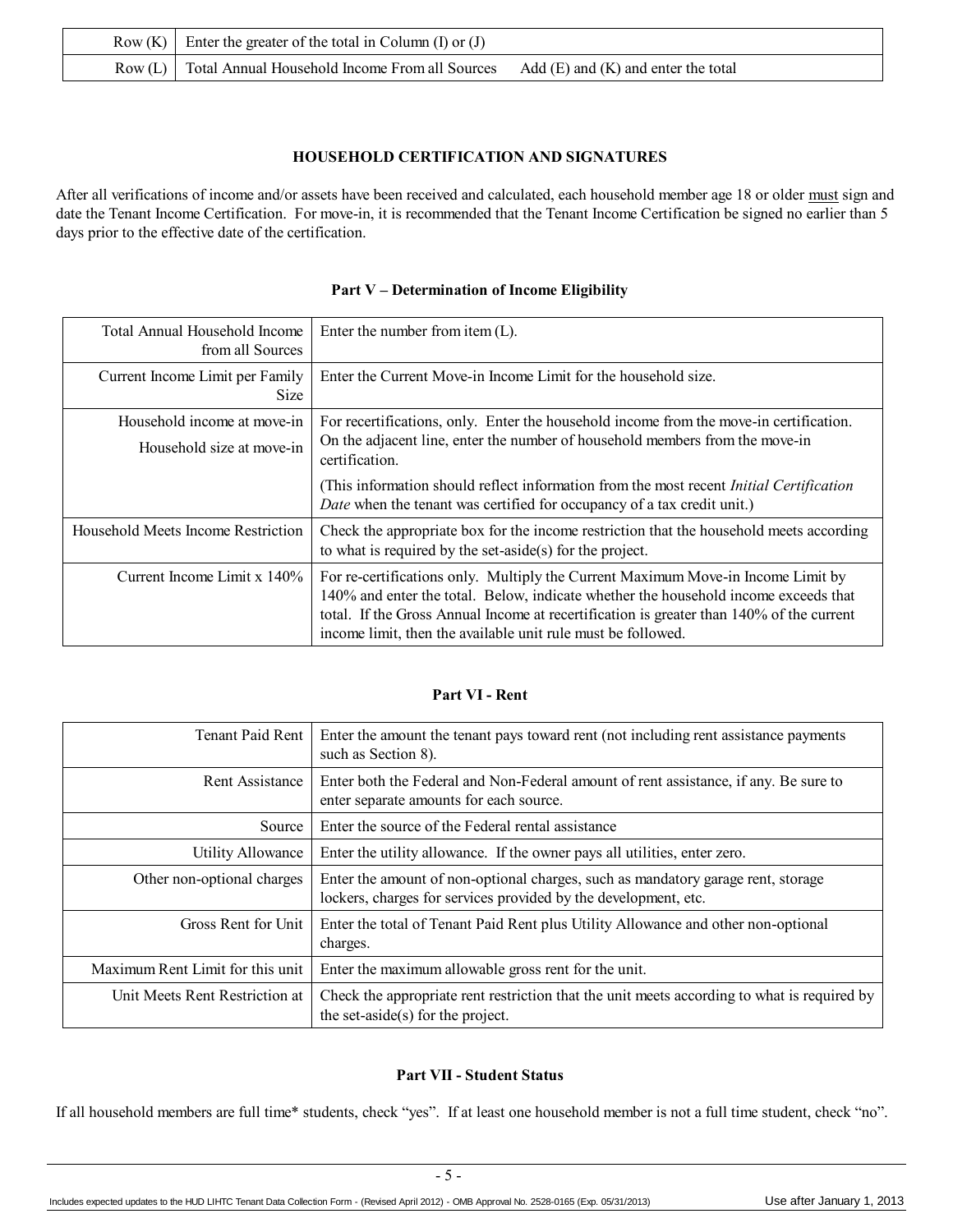If "yes" is checked, the appropriate exemption must be listed in the box to the right. If none of the exemptions apply, the household is ineligible to rent the unit.

*\*Full time is determined by the school the student attends.* 

- 6 -